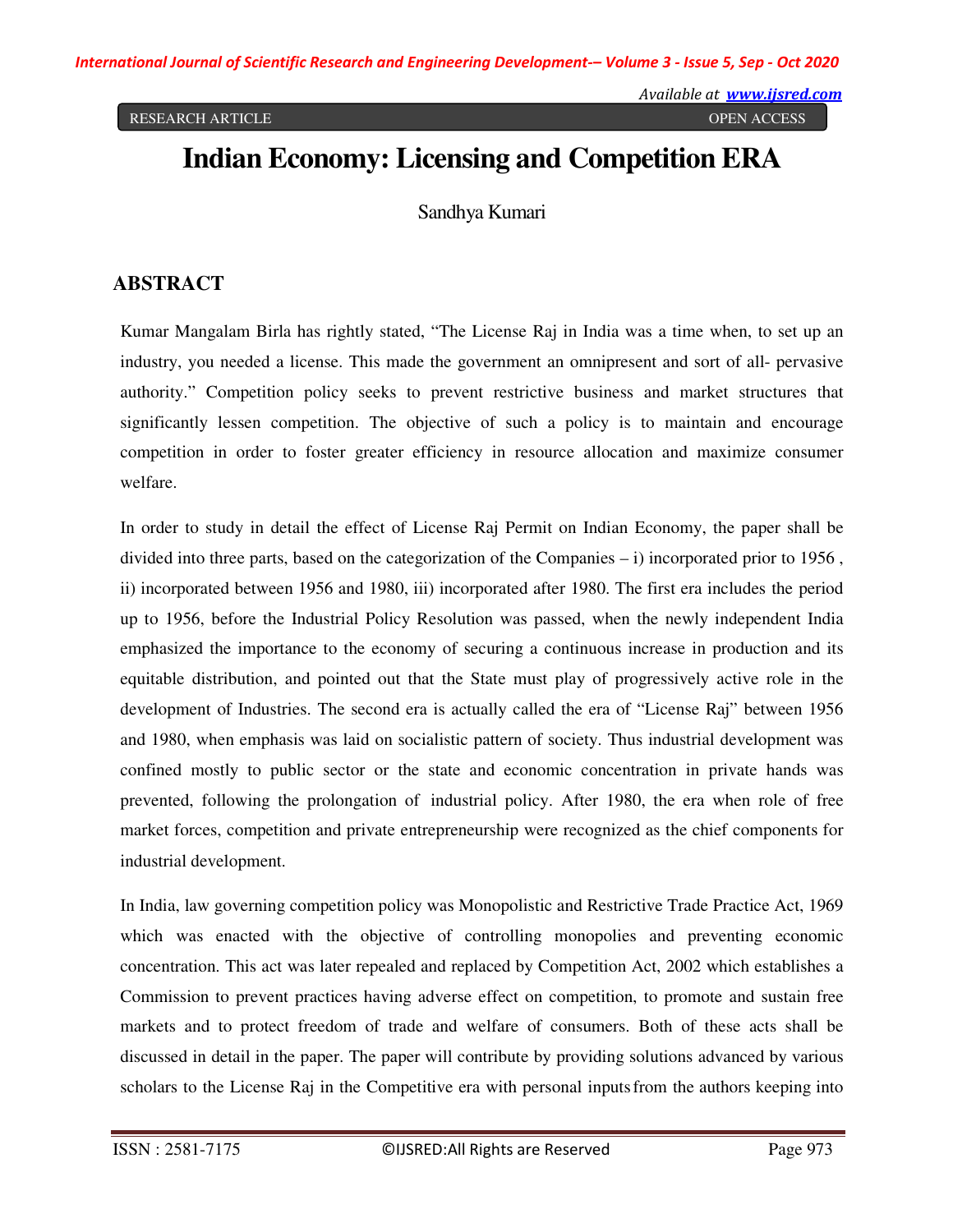#### *Available at www.ijsred.com*

account the historical background of Indian economy and problems faced by the Indian economy currently.

### **Introduction- Beginning of the License Era**

## **"Socialism is not only a way of life, but a certain scientific approach to social and economic problems".**

Under the leadership of India's first Prime Minister Pandit Jawaharlal Nehru, India chose to become a Socialist Republic. He was greatly impressed by USSR's centralized planning and its emergence as a superpower. However, planning growth and development of newly independent India was not merely economics for him. He saw planning as "partnership of the people in a mighty enterprise  $\&$  of being fellow travelers towards the next goal". India was a new country racked by the pains of partition, huge country with millions and millions of poor, a primary source of raw materials for Great Britain with no industries of note; most people dependent on rain-fed agriculture for their livelihoods, poor infrastructure and no money in the treasury to build more.

Industrialization is considered as sine qua non of the economic development and a panacea for the vicious problem of economic backwardness.<sup>1</sup> Indian leadership believed in the same and during the post-World War II period India was probably the first non-communist developing country to have instituted a full-fledged industrial policy.<sup>2</sup> This policy was formulated and overseen by the first Prime Minister along with the statistician Prasanta Chandra Mahalanobis. Policy tended towards protectionism, with a strong emphasis on import HYPERLINK HYPERLINK substitution, industrialization under state monitoring, state intervention HYPERLINK "https://en.wikipedia.org/wiki/State\_intervention" at the micro level in all businesses especially in labor and financial markets, a large public sector, business regulation, and central planning. This policy held sway for three decades, from 1950-1980. Jawaharlal Nehru said "The forces in a capitalist society, if left unchecked, tend to make the rich richer and the poor poorer."

There was a widespread belief that without increasing the role of the state, it was not possible either to accelerate the process of growth or to create on industrial base for sustained economic development of the country<sup>4</sup>. Also it is an accepted fact that most of the private sector growth in the developed countries is based on a great deal of government intervention, protection and patronage. Even countries like Singapore and Taiwan followed a similar model of low intervention and high tariffs to provide protection to infant industries.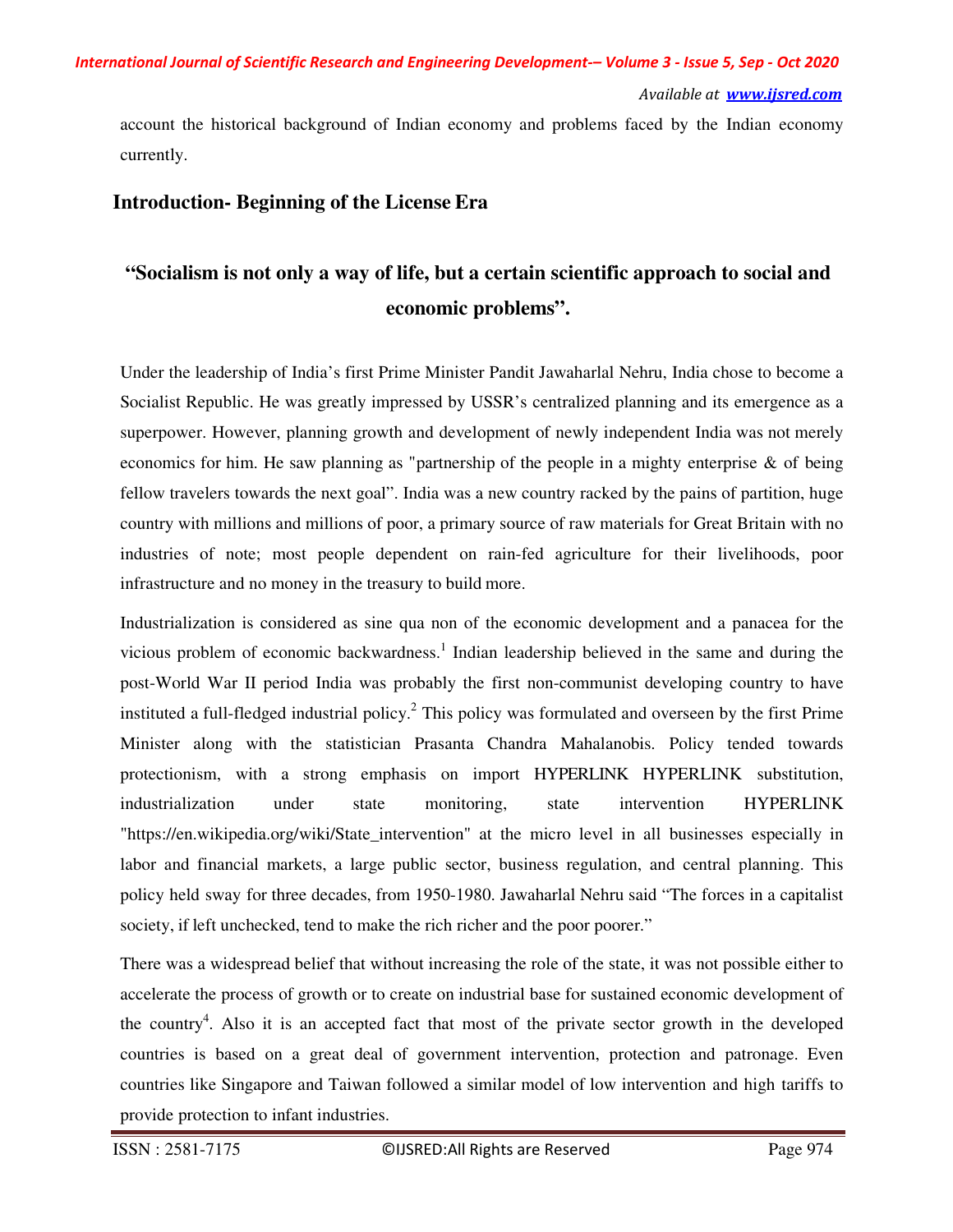#### *Available at www.ijsred.com*

Thus, to make the private sector in consonance with the desired economic goals, certain measures were resorted, such as-

- Foreign Investment Policy-Investment by multinationals was subjected to draconian regulations as compared to national companies.
- Controlled Prices- The Government secured prices for a variety of essential products, for example, steel, sugar, aluminium, etc.
- Subsidization of Exports- Policies such as 'Import Entitlement Scheme' were introduced to mitigate the adverse effect of import quotas and tariffs on the exporting industries.
- Import Control Regulations- All the products for which imports were restricted was listed in a book called 'Red Book' to protect domestic industries from foreign competition.

Industrial Licensing- Under this, it was made mandatory for any industry that wished to manufacture any product or wanted to expand its existing capacity had to obtain a license from the Government.

All these measures helped by providing a quick start to the India's infant economy. However, some believe that the deteriorating situation of the India's economy in the 1960's, 1970's and 1980's was the consequence of such policies. This led to bitter criticism of India's initial planning schemes, out of which, licensing was condemned the most.

The economists were extremely critical of the policy –

"The hopes of 1947 have been betrayed. India, despite all its advantages and a generous supply of aid from the capitalist West (whose 'wasteful' societies it deplored), has achieved less than 2 virtually any comparable third-world country. The cost in human terms has been staggering. Why has Indian development gone so tragically wrong? The short answer is this: the state has done far too much and far too little. It has crippled the economy, and burdened itself nearly to breaking point, by taking on jobs it has no business doing."

Bradford DeLong, professor of Economics at UC Berkeley, wrote -

"The conventional narrative of India's post-World War II economic history begins with a disastrous wrong turn by India's first Prime Minister, Jawaharlal Nehru, toward Fabian socialism, central planning, and an unbelievable quantity of bureaucratic red tape. This "license raj" strangled the private sector and led to rampant corruption and massive inefficiency."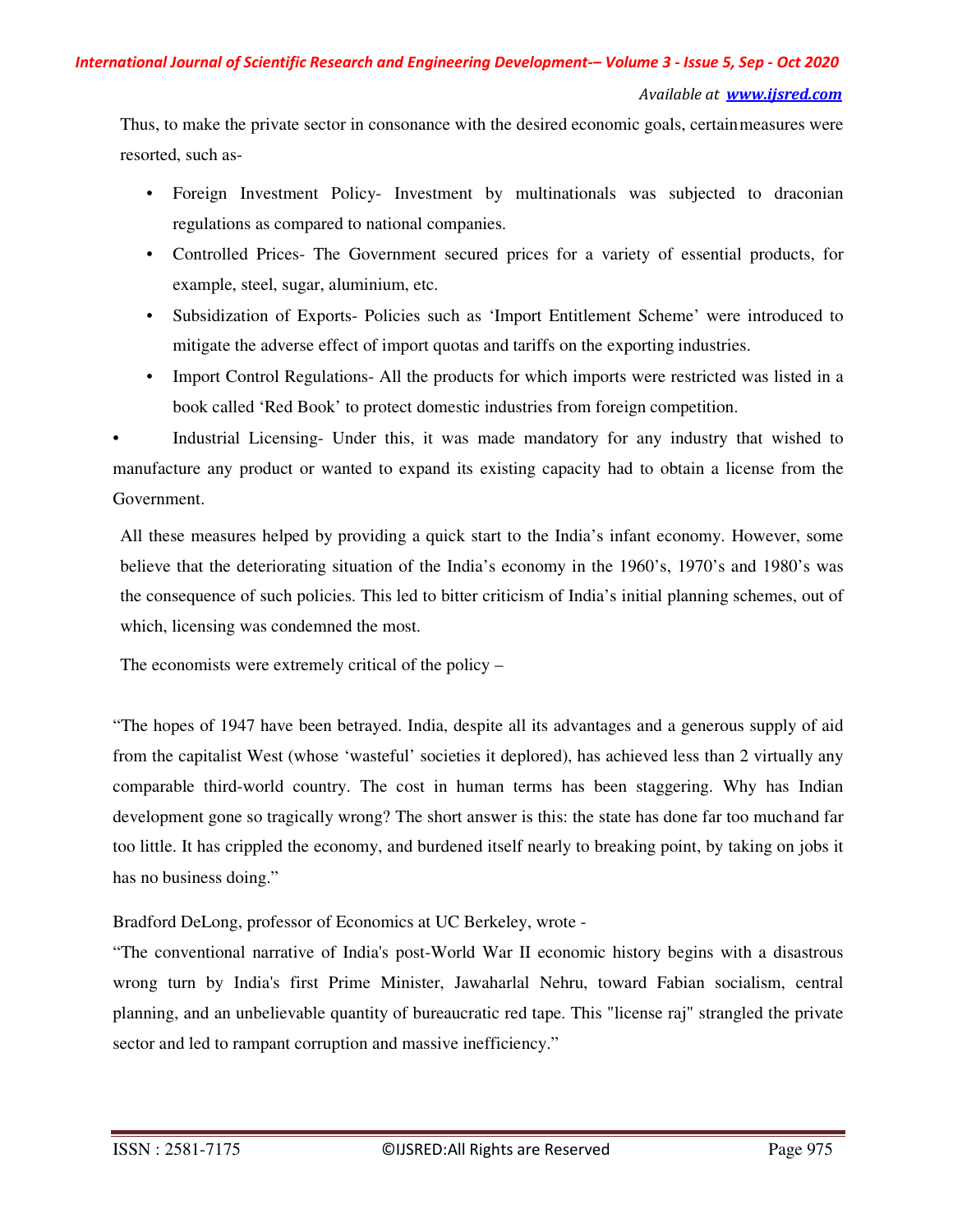#### *Available at www.ijsred.com*

The term 'License Raj' was coined by Indian statesman "Rajagopalachari, who firmly opposed it for its potential for political corruption and economic stagnation and founded the Swatantra Party to oppose these practices.<sup>7</sup> Kumar Mangalam Birla has rightly stated, "The License Raj in India was a time when, to set up an industry, you needed a license. This made the government an omnipresent and sort of all-pervasive authority."

In order to study in detail the effect of License Raj Permit on Indian Economy, the paper is divided into three parts, based on the categorization of the firms  $- i$  is incorporated prior to 1956, ii) The Economist, "A Survey of India", May 4, 1991, p.9. J. Bradford DeLong , India Since Independence: An Analytic Growth Narrative, 2001.

The Swatantra Party and Indian Conservatism. Cambridge University Press. 2007. p. 131. ISBN 978-0- 521-04980- incorporated between 1956 and 1980, iii) incorporated after 1980. The paper also discusses the MRTP Act, 1969 and the Competition Act, 2002. The paper throws light on various views expounded by scholars on the system of licensing followed by a conclusion.

### **Incorporated Prior to 1956**

The Europeans and the British initially came to India as traders. The Industrial Revolution in the Great Britain resulted in increasing demand for raw materials for their factories and a market to sell their finished goods. India provided such a perfect platform to them to fulfill all their needs. Shashi Tharoor in his speech at Oxford University pointed out:

"India's share of the world economy when Britain came to our shores was 23%. By the time the British left, it was down to less than 4%. Why? Simply due to the fact that India was governed for Britain's benefit. Britain's rise in two centuries was financed by its depredation of India."

Prior to independence there was virtually any public sector in Indian economy. The only instances worthy of mention were the Railways, The Posts and Telegraphs, the Post Trusts, the Ordinance and Aircraft Factories and a few state managed undertakings like the government salt factories, quinine factories etc.<sup>8</sup> Even such existing public sector undertakings weren't working for the development of Indians , their sole agenda was to flourish Britain.

Thus after independence, the new lawmakers of India felt the need to frame such policies that shall benefit all the masses. The major agenda of all policies was social welfare and less importance was given to economic growth and development. This was achieved through industrial licensing and import licensing, to substitute imports with aboriginal industrial development. The Industrial Policy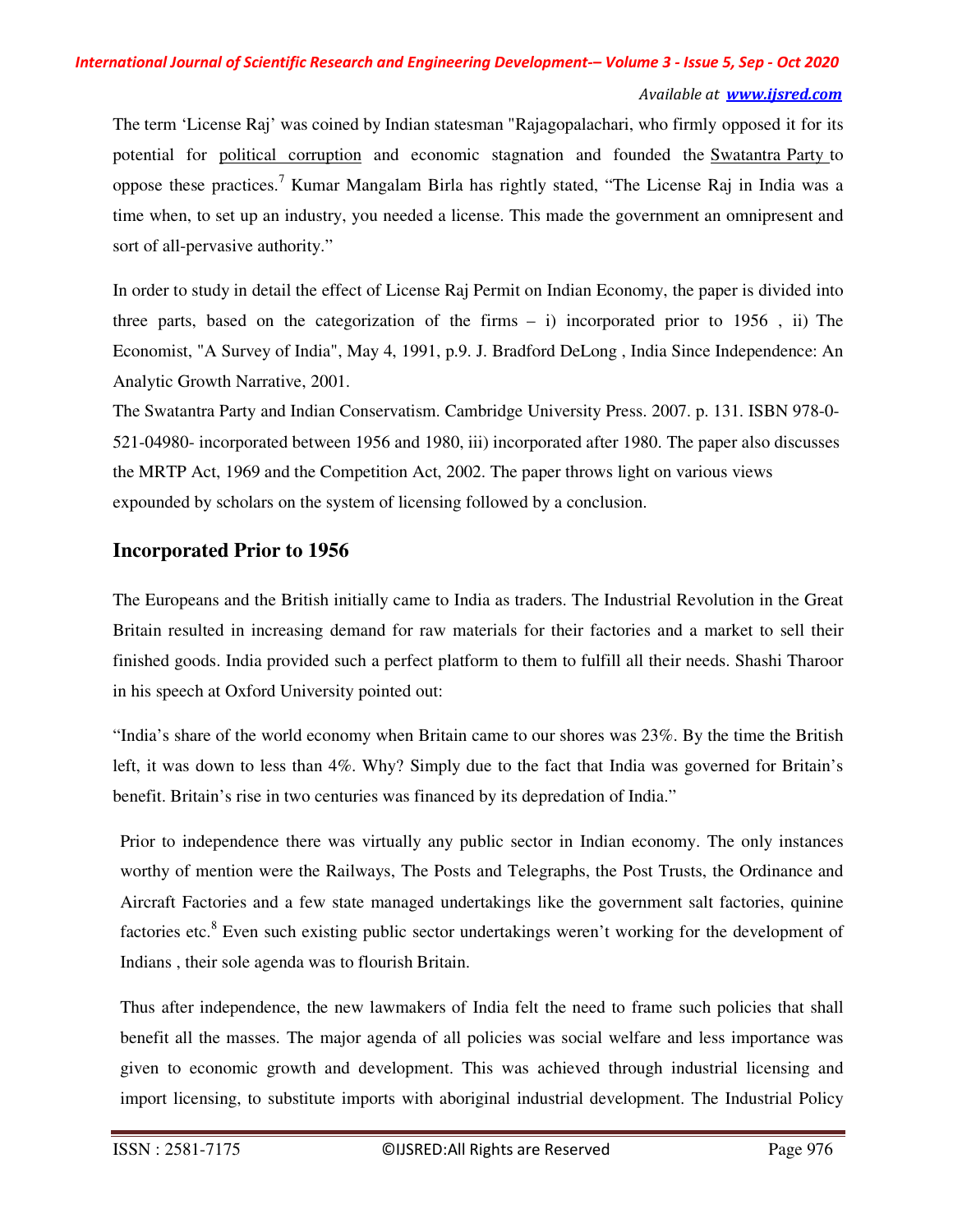Resolutions and the five year plans model are considered as the rationale of evolution and growth of Public Sector in India. These policies provide for the co-existence of Public sector and Private sector within their distinguished areas but with a bigger role for the public sector. Prior to 1956, Industrial Policy Resolution of 1948 was passed.

The main purpose of Industrial Policy Resolution of 1948 was to classify the industries into four categories which are as follows –

- Defense and Strategic industries such as arms and ammunition, control and production of atomic energy and the ownership and management of Railways were to be the exclusive monopoly of Central Government.
- The second category included coal, iron and steel, aircraft manufacture, ship building, manufacture of telephone, telegraphs and wireless (apparatus (excluding radio receiving sets) and mineral oils. New undertakings in this category could henceforth be undertaken only by the State. However the existing old enterprises were to be continued to run by private entrepreneurs till the question of their nationalization was decided by the State.
- The third category included industries like chemicals, fertilizers, rubber manufactures, cement, paper, newsprint, automobiles, electric engineering etc. which the Central Gov- ernment would feel necessary to plan and regulate.
- The fourth category comprised of the 'other industries' which were left open to private undertaking, individual as well as co-operative with overall general control by the Government.

This marked the beginning of establishment of substantial industries in India. However, government felt the need to maintain sufficient powers in order to regulate industries in a number of ways. Thus Industrial (Development & Regulation) Act, 1951 was passed to promote planned industrial development in accordance with the Industrial Policy Resolution of 1948 by introducing licensing of certain specified industries. First Schedule of the Act specified licensing of all the major manufacturing industries which could be broadly classified as metallurgical industries, fuels, boilers and steam generating plants, prime movers( other than electrical generators), electrical equipment, telecommunications, transportation, industrial machinery, machine tools, agricultural machinery, earth moving machinery, miscellaneous mechanical and engineering industries, commercial-officehousehold equipments, medical and surgical appliances, industrial instruments, scientific instruments, mathematical-surveying-drawing instruments, fertilizers, chemicals (other than fertilizers), photographic raw film and paper, dye stuffs, drugs and pharmaceuticals, textiles (including those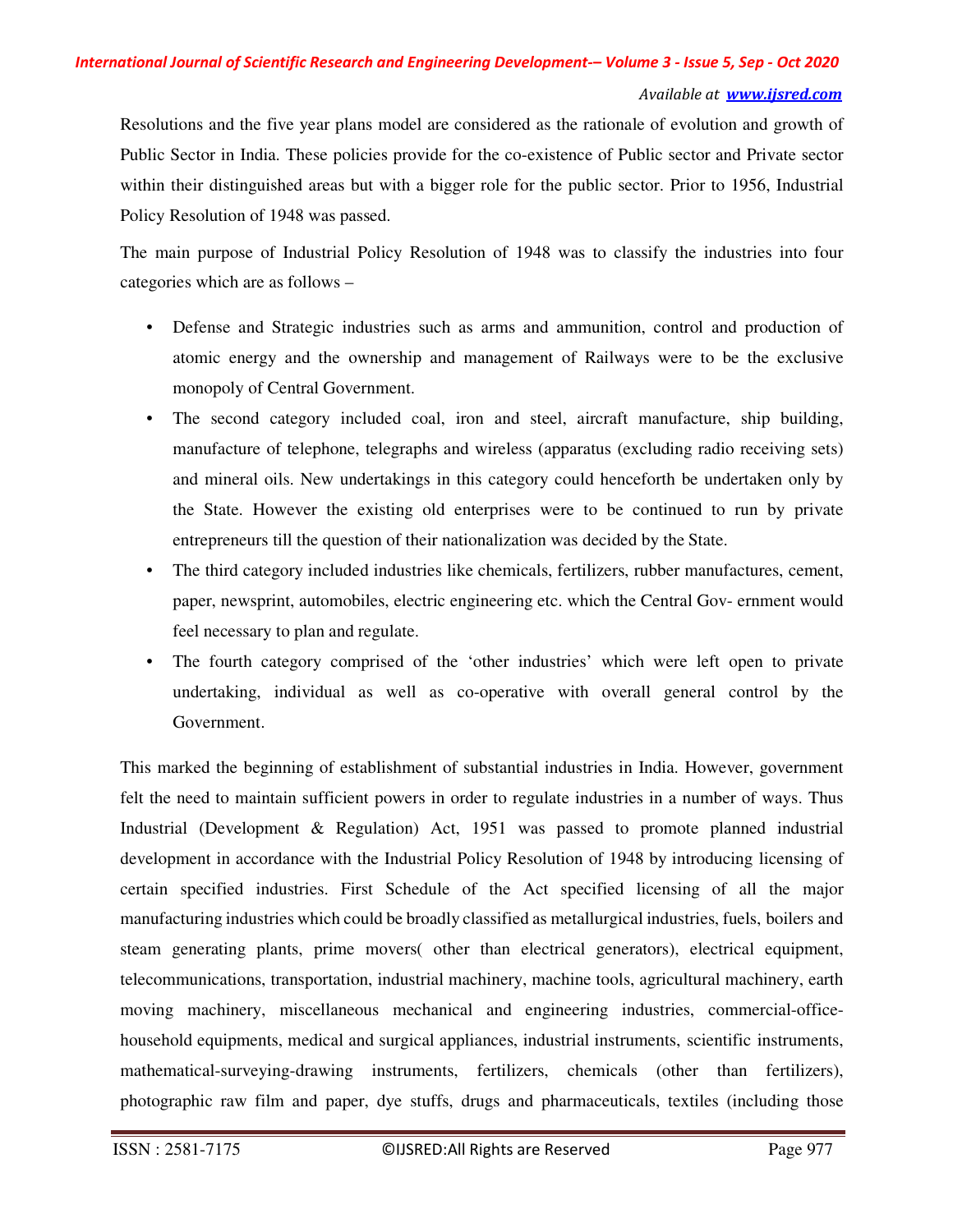dyed, printed or otherwise processed), paper and pulp including paper products, sugar, fermentation industries, food processing industries, vegetable oil and vanaspathi, soaps- cosmetics-toilet preparations, rubber goods, leather-leather goods and pickers, glue and gelatin, glass, ceramics, cement and gypsum products, timber products, defense industries and other miscellaneous industries such as cigarettes, oil stoves, etc.

Thus all the major production industries were subject to licensing. Also while giving licenses to the new undertakings government could lay down conditions regarding location, size, number of units, etc. as the government may deem fit. Government could also take over industries which fail to comply with the instructions given by them. This clearly indicates that the development of private industries was in the hold of the central government, restrictions on private industries increased after Industrial (Development & Regulation) Act, 1951 and so private industries could not prosper independently. Though this helped India achieve rate of economic growth two to three times high as compared to the British Era. But these policies were also put through certain criticism. Lack of co-ordination between public and private sector deprived India from the benefit of mixed economy. A noted economist A.H. Hanson expressed that, at that time Government was more interested in the control of private enterprises than in the public- private balance.

Nevertheless, Industrial Policy Resolution, 1948 and Industrial (Development & Regulation) Act, 1951 were the seeds of Industrial policies and framework in India. Until 1991, the entire industrial policy was based on these two with certain modifications that were made timely which are discussed below.

### **Incorporated between 1956-1980**

The draft of Second Five Year Plan (1956) stated, "the adoption of the socialist pattern of the society as the national objective, as well as the need for planned and rapid development, require that all industries of basic and strategic importance, or in nature of publics utility services, should be in public sector. The state has therefore, to assume direct responsibility for the future development of industries over a wider area."

Thus to achieve this goal, Industrial Policy Resolution of 1956 was passed. The Industrial Policy of year 1956 is known as 'Economic Constitution' of the country. As per the IPR, 1956, the industrial sector was divided into three schedules. Schedule A reserved 17 important industries exclusively for state enterprises. These included- Arms and ammunition and allied items of defense equipment; Atomic energy; Iron and Steel; Heavy castings and forgings of iron and steel; Heavy plant and machinery required for iron and steel production, for mining, for machine tool manufacture and for such other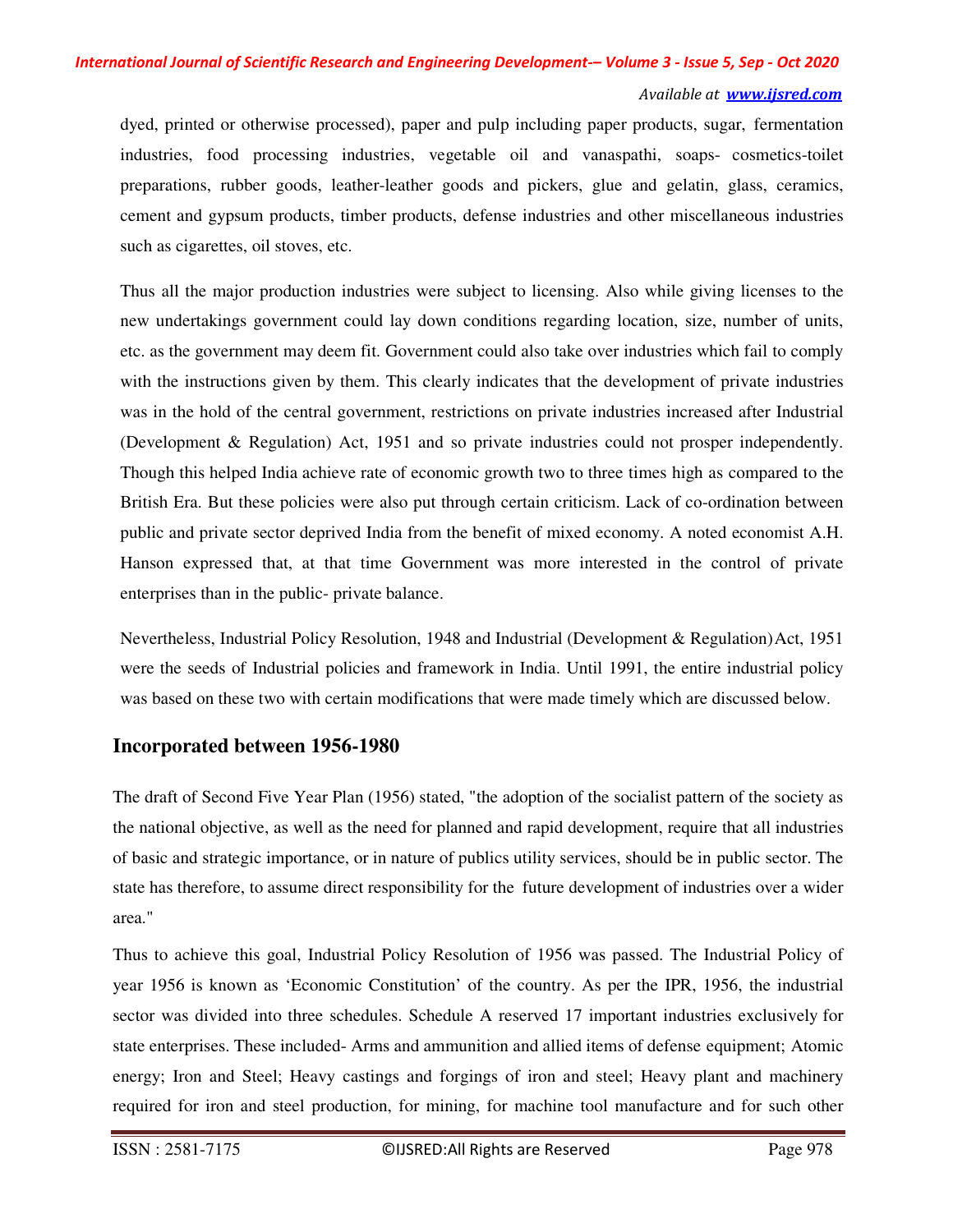#### *Available at www.ijsred.com*

basic industries as may be specified by the Central Government; Heavy electrical plant including large hydraulic and steam turbines; Minerals specified in the Schedule to the Atomic Energy (Control of Production and Use) Order, 1953; Aircraft; Air transport; Railway Transport; Ship Building; Telephones and telephone cables, telegraph and wireless apparatus (excluding radio receiving sets); Generation and distribution of electricity; Coal and lignite; Mineral oils; Mining of iron ore, manganese ore, chrome-ore, gypsum, sulphur, gold and diamond; Mining and processing of copper, lead, zinc, tin, molybdenum and wolfram.

Schedule B included 12 important industries where state enterprises were to acquire dominant positions. They were - all other minerals (except minor minerals); Aluminium and other non- ferrous metals not included in schedule A; Machine tools; Ferroe- alloys and steel tools; Basic and intermediate products required by chemicals industries such as manufacture of drugs; Anti- biscuits and other essential drugs; Fertilizers; Synthetic rubber; Carbonization of coal; Chemical pulp; Road transport; and Sea transport.

Schedule C - All industries not included in Schedule A or B was to be included in this category.

The Industrial Policy Resolutions of 1948 and 1956 desired to achieve self sufficiency in industrial production for India. Domestic production was encouraged to curb the insufficient foreign investment. Huge investments by the State in heavy industries were designed to put the Indian industry on the path of a higher long-term growth. This strategy guided industrialization until the mid-1980s.

| Year (As on march 31) | No. of units | Total Investment (in crores) |
|-----------------------|--------------|------------------------------|
| 1951                  | 5            | 29                           |
| 1961                  | 47           | 950                          |
| 1980                  | 179          | 18,150                       |
| 1990                  | 244          | 99,330                       |
| 2001                  | 242          | 2,74,198                     |
| 2007                  | 247          | 4,21,089                     |
| 2008                  | 214          | 7,63,815                     |

The following table illustrates the growth of investment in CPSE's –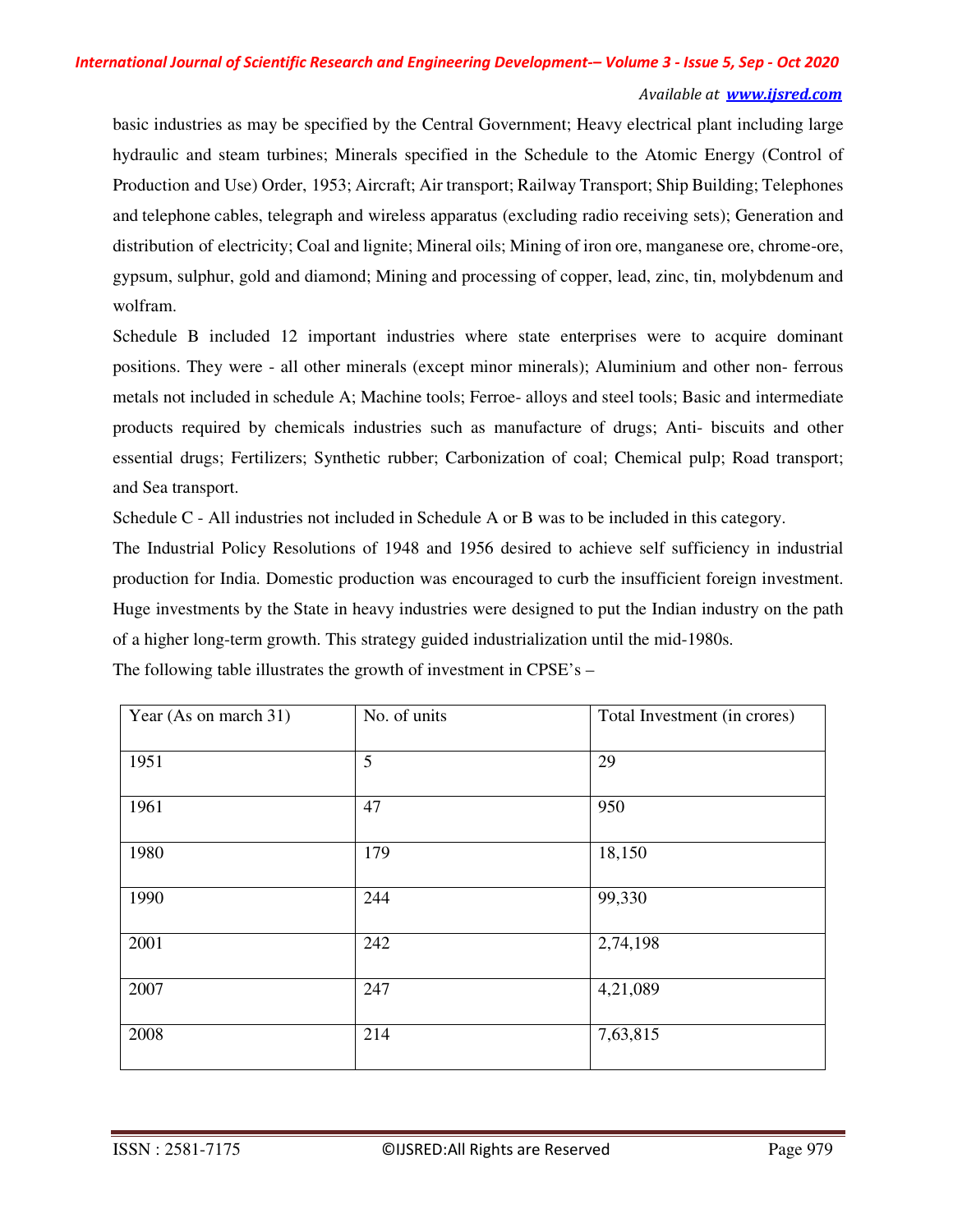*International Journal of Scientific Research and Engineering Development-– Volume 3 - Issue 5, Sep - Oct 2020 Available at www.ijsred.com*

| 2009 | 213                    | 7,93,096 |
|------|------------------------|----------|
|      |                        |          |
|      |                        |          |
|      |                        |          |
| 2010 | 217 (operating survey) | 9,08,842 |
|      |                        |          |

Source – Public Enterprises Survey (2009-2010)

This era is called the "License Era", the policy of state being the dominant industrializer was followed. Private sector was occasionally granted license to produce items that were reserved for the public sector. However public sector could enter at its will wherever private sector played the dominant role.

During this period, the main focus of the industrial policy was shifted from development oriented to regulation oriented. Also with the change in time, new kinds of industries and a variation in the new range of products was witnessed. The IRDA, 1951 lost its prospective during this time and a new broader act was passed to regulate industries. The Monopolies and Restrictive Trade Practices Act came into existence on 27th December, 1969. The preamble to this act provided it to be that the operation of the economic system does not result in the concentration of the economic power to the common detriment, for the control of monopolies, for the prohibition of monopolistic and restrictive trade practices and for matters connected therewith or incidental thereto. The act is discussed in detail in the next section.

Industrial Policy Notification of 1973 made licensing mandatory for all industries with investment above a certain level. Schedule IV and V specified certain industries where licensing was compulsory irrespective of size and a list comprising of specified small scale industries was reserved. Industrial policy statement was issued in the same year, Appendix I of which specified industries to which business houses and foreign companies were to be confined.

In order to setup an industry back then, a number of steps had to be gone through by an entrepreneur to obtain a license. Government controlled and monitored each and every step in order to maintain the state monopoly. These included, inter-alia, procedures relating to acquiring: a letter of intent, capital goods imports clearances, foreign-technology collaboration clearances, capital issue clearances, capital issue clearances, raw materials import clearances, essentially clearances, indigenous non-availability of equipment and materials clearances, monopolies clearances, small-scale sector clearances and clearances for locating in non-municipal areas.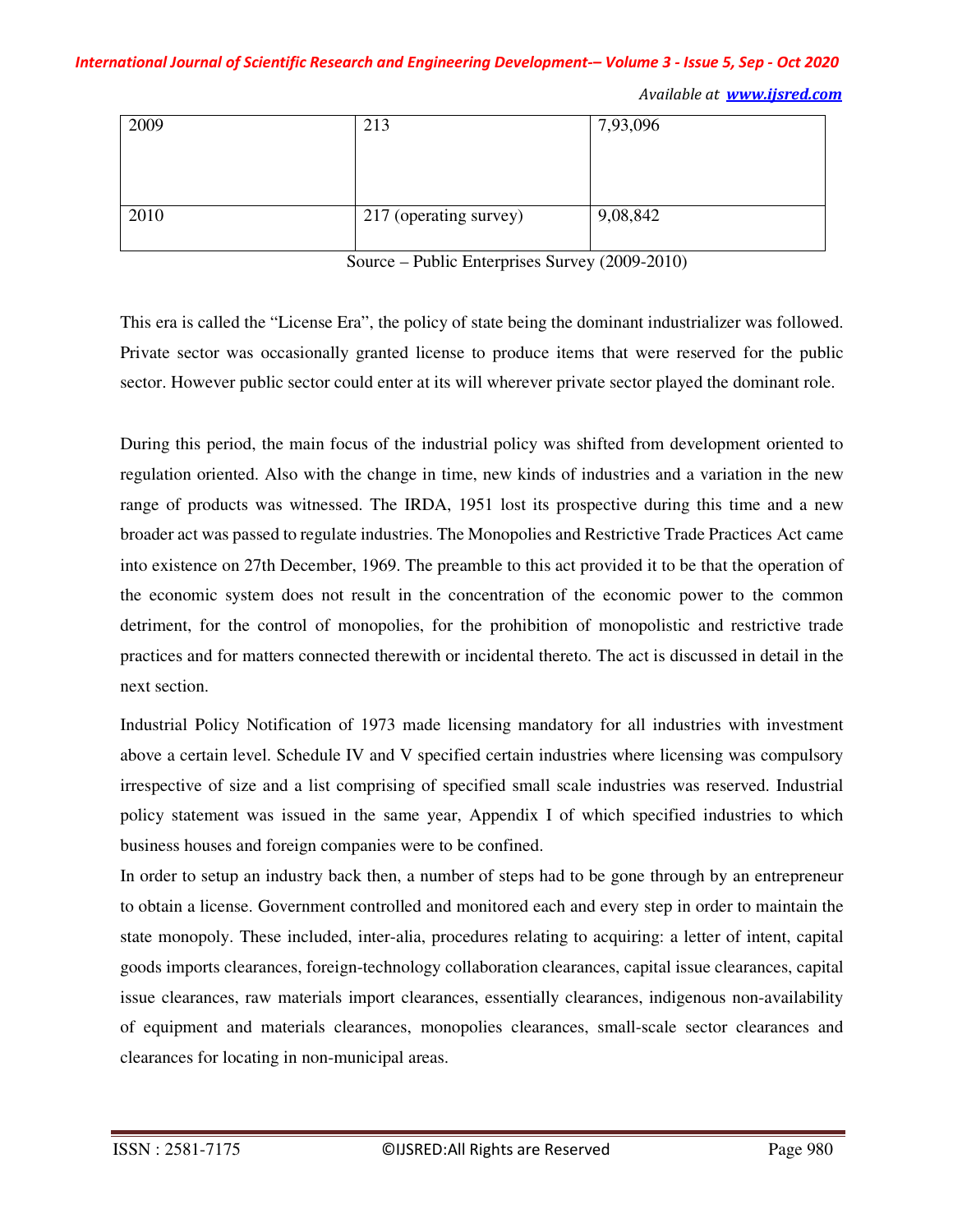#### *Available at www.ijsred.com*

The government did introspect the license raj oriented industrial policy. Two key bodies were set up to study the effect of heavy licensing over Indian economy. They were  $-$  (i) the Monopolies Inquiry Commission of 1965 and (ii) the Industrial Licensing Policy Inquiry Committee in the year 1969. Both the committees declared that the system has failed practically on all accounts.

No steps were taken during the Indira Gandhi regime due to the fact that a large nexus was created among the bureaucrats, industrialists and managers, who wanted the license raj system to stay. A new attribute was added to this era – 'corrupt'. These bureaucrats and managers used to take certain amount/commission/rent to grant license to these industrialist.

Desperation on the part of the government to maintain the monopoly and frequent changes made in laws resulted in a baffled system of industrial licensing. Some actions taken by the government were anti-policy related decisions. For instance, 'Siemens' was embraced in India by the hidden hand and the license raj: age and the growth of firms in India, Sumit K Majumdar, Pradeep K Chibbar, working paper #9705-14, Research Support, University of Michigan Business School.

Administration for power generation projects whereas multinational corporations like 'IBM' and 'Coca-Cola' were walked off at the same time.

Certain initial steps for liberalization were made during the short lived government of Morarji Desai (1977-1979), however they failed miserably. Agricultural development was the forte of the even shorter lived Charan Singh Government (1979-1980), not much thought was given to industrial policy.

### **Monopolistic and Restrictive Trade Practices Act, 1969**

Competition Law for India was triggered by Articles 38 and 39 of the Constitution of India. These Articles are a part of the Directive Principles of State Policy. Pegging on the Directive Principles, the first Indian competition law was enacted in 1969 and was christened the **Monopolies and Restrictive Trade Practices Act** (MRTP Act). The MRTP Act is regarded as the Competition law of India, because it defines a restrictive trade practice to mean a trade practice, which has, or may have the effect of preventing, distorting or restricting competition in any manner. Premises on which the MRTP Act rests are unrestrained interaction of competitive forces, maximum material progress through rational allocation of economic resources, availability of goods and services of quality at reasonable prices and finally a just and fair deal to the consumers.

Three areas informed till 1991 (when the MRTP Act was amended) the regulatory provisions of the MRTP Act, namely, concentration of economic power, competition law and consumer protection. The statute, till 1991 regulated growth but did not prohibit it. Even in its regulatory capacity, it controlled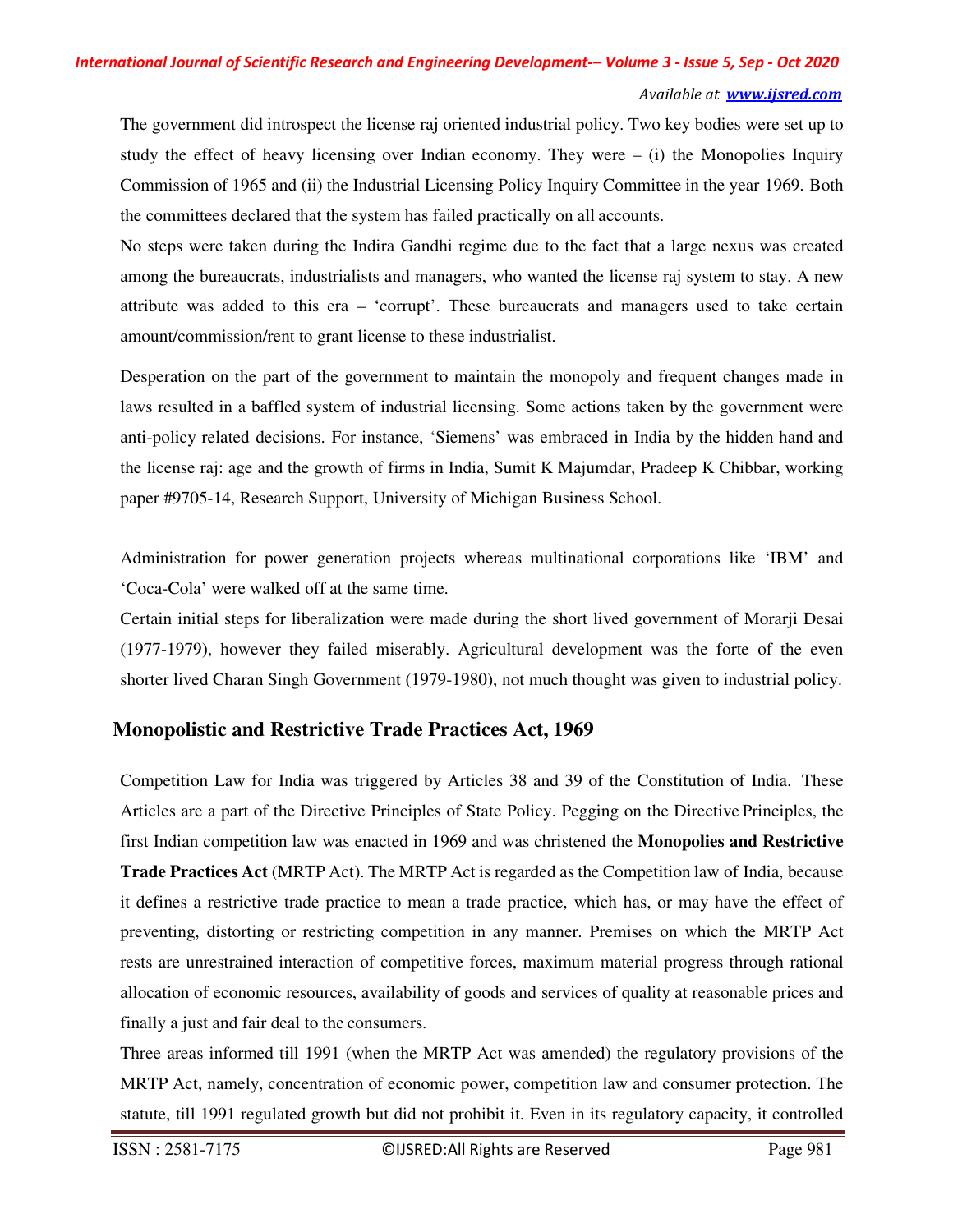the growth only if it was detrimental to the common good. In terms of competition law and consumer protection, the objective of the MRTP Act is to curb Monopolistic, Restrictive and Unfair Trade Practices which disturb competition in the trade and industry and which adversely affect the consumer interest (Monopolistic, Restrictive and Unfair Trade Practices are described later in this paper) The regulatory provisions in the MRTP Act apply to almost every area of business – production, distribution, pricing, investment, purchasing, packaging, advertising, sales promotion, mergers, amalgamations and take over of undertakings (provisions relating to mergers, amalgamations and take-overs were deleted in the MRTP Act by the 1991 amendments to it).

The principal objectives sought to be achieved through the MRTP Act are:

- prevention of concentration of economic power to the common detriment;
- control of monopolies;
- prohibition of Monopolistic Trade Practices (MTP);
- prohibition of Restrictive Trade Practices (RTP);
- prohibition of Unfair Trade Practices (UTP).

### **Incorporated after 1980**

With the return of the Indira Gandhi government in 1980, the industrial policy of 1980 was passed on 23 July which aimed at restoring faith in the public sector. It mainly focused on the promoting competition in the domestic market and the efficient working of public enterprises. But it could not bring out the Indian economy which got stuck in a vicious circle of low productivity and poor growth. Jagdish Bhagwati summarized India's economy failure as:

"I would divide them into three major groups: extensive bureaucratic controls over production, investment and trade; inward-looking trade and foreign investment policies; and conventional confines of public utilities and infrastructure. The former two adversely affected the private sector's efficiency. The last, with the inefficient functioning of public sector enterprises, impaired additionally the public sector enterprises' contribution to the economy. Together, the three sets of policy decisions broadly set strict limits to what India could get out of its investment."

Certain steps were taken by the Rajiv Gandhi government (1984-1989) to deregulate the industrial licensing. Through the Industrial Policy Announcemnt, 1985 restrictions on business houses to Appendix I industries were removed so long as they entered specified industrially backward areas.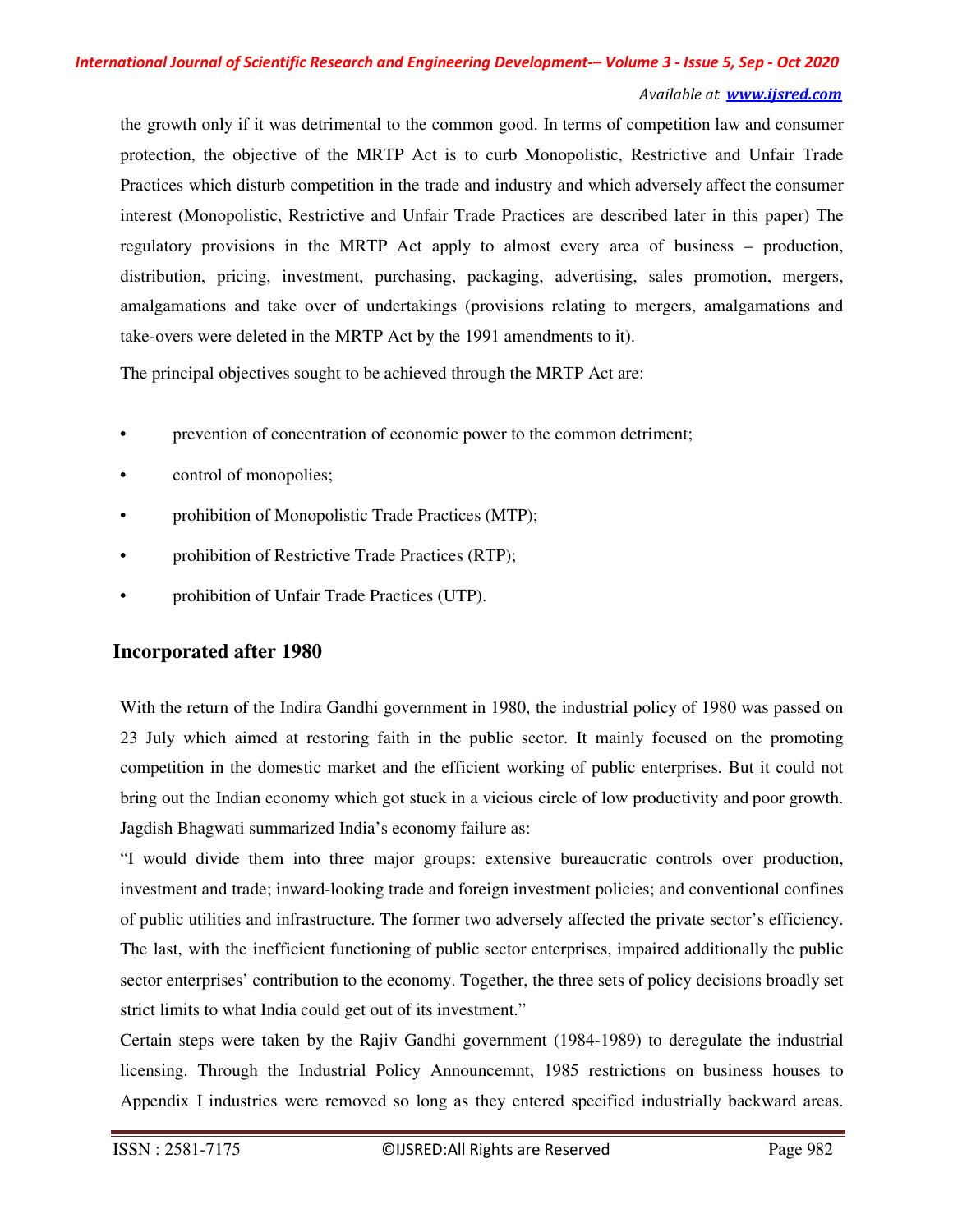#### *Available at www.ijsred.com*

Secondly, the minimum asset limit defining industrial houses was raised from Rs.200 Million to Rs. 1 Billion. Though Rajiv Gandhi never came up with an official industrial policy relating to the growth of private enterprises. Nevertheless, he paved the initial path of liberalization for lessening the burden on the government and in order to provide a fair chance to the private enterprises but deeply stressed the importance of socialist pattern of society and the key role of the public enterprises. While delivering a speech in the Lok Sabha he declared public sector to be, "key to our development and a pathfinder to take the country to the 21st century."

After his assassination in the year 1989, the veteran Congress leader PV Narasimha Rao became the Prime Minister of India and it was during his term that India witnessed a drastic change in the economic policies. "Depleted official reserves, large deficits in balance of payments, and sharp decline in GDP growth which was reflected in similar declines in almost all sectors of the economy demanded urgent attention."

Thus to bring out the country from economic difficulty and to speed up the development, Dr. Manmohan Singh, finance minister in the Narsimha Rao Government took the charge . In an interview to PBS (2001), Singh said:

"I said to him (P V Narsimha Rao) it is possible that we will still collapse, but there is a chance that if we take bold measures we may turn around, and that, I said, is an opportunity. We must convert this crisis into an opportunity to build a new India, to do things which many people before us have thought and said should be done, but somehow were never done."

This policy is popularly known as the 'Liberalisation, Privatisation and Globalisation'. While presenting these reforms in the parliament budget session, Singh quoted Victor Hugo- "No power on earth can stop an idea whose time has come". The policy could be summarized as follows:

**Liberalisation-** It basically means to emancipate the economy from bureaucratic cobweb to make it more competitive. Economic liberalism, in the classic rather than the American sense, refers to policies that reduce government constraints on economic behavior and thereby promote economic exchange: "marketization."<sup>16</sup> Following are its key features-

- To do away with the requisite of having a license for most of the industries.
- Freedom to determine the scale of business activities.
- Removal of restrictions for the movement of goods and services from one place to another.
- Freedom for fixation of prices for goods and services.
- Simplification of Import-Export Procedure
- Simplifying the path for foreign capital and technology.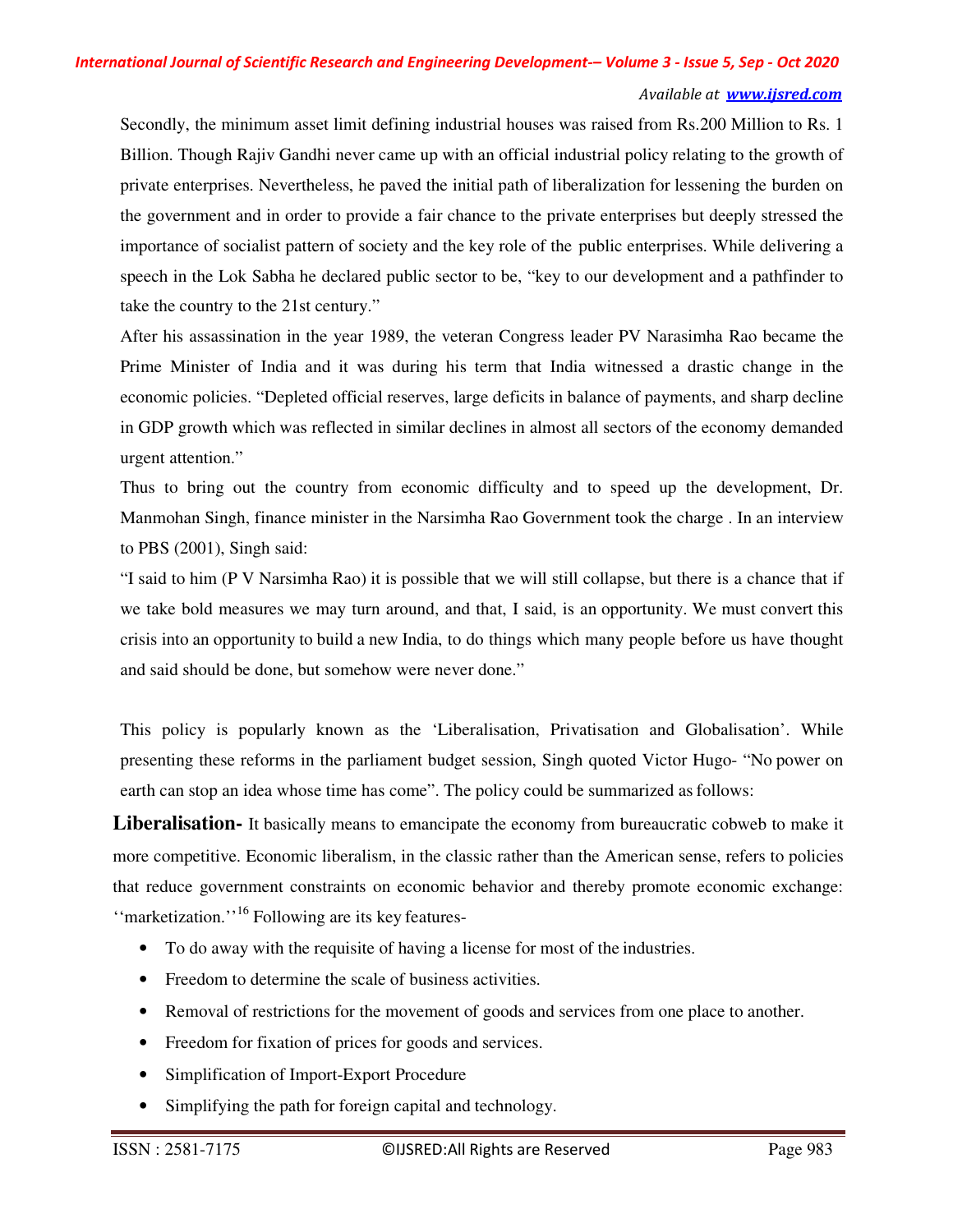**Privatisation** To bring public sector undertaking either partially or wholly under the private ownership is called privatization. It follows that privatization in principle means the process of transfer of ownership, sometimes also of permanent or long-term usership, of a formerly common or public good to individuals and/or groups operating for private profit, i.e., its passage from public to segregated owner- and/or usership $17$ . Chief features are-

- Reducing the role of public sector and increasing the role of private sector
- Reducing budgetary burden of the government
- Improving management of enterprises
- Reducing the pressure of government and increase in government treasury
- Increase in competition, following the path of mixed economy.

**Globalization-** Globalization refers to the process of integrating the economy of one's country with the rest of the world. Jan Aart Scholte states that "globalization stands out for quite a large public spread across the world as one of the defining terms of late twentieth century social consciousness.<sup>18</sup> Its key features include-

- Free flow of goods and services all over the world.
- Free flow of capital globally.
- Free flow of information and technology in all the countries.

Free movement of people for jobs, encouraging 'outsourcing'.

In a major move to liberalize the economy, the new industrial policy abolished all industrial licensing, irrespective of the level of investment, except for a short list of 18 industries (security and strategic, social reasons, hazardous chemicals and overriding environmental reasons and items of elitist consumption. In April 1993, further 3 more industries were delicensed (Motor cars, white goods, skins and leathers). In the year 1996-1997 6 major industries were delicensed. (Entertainment and electronic industry, animal fats and oils, tanned or dressed fur skins, chamois leather, asbestos and asbestosbased products, plywood and other wood and paper and newsprint). In 1998-99, coal and lignite, petroleum products and sugar were delicensed. Currently only 3 industries are exclusively PSUs. They are – atomic energy, Railway transport and substances specified in the schedule to the notification of the Government of India in the Department of Atomic Energy number S. O. 212(E), dated the  $15<sup>th</sup>$ March, 1995.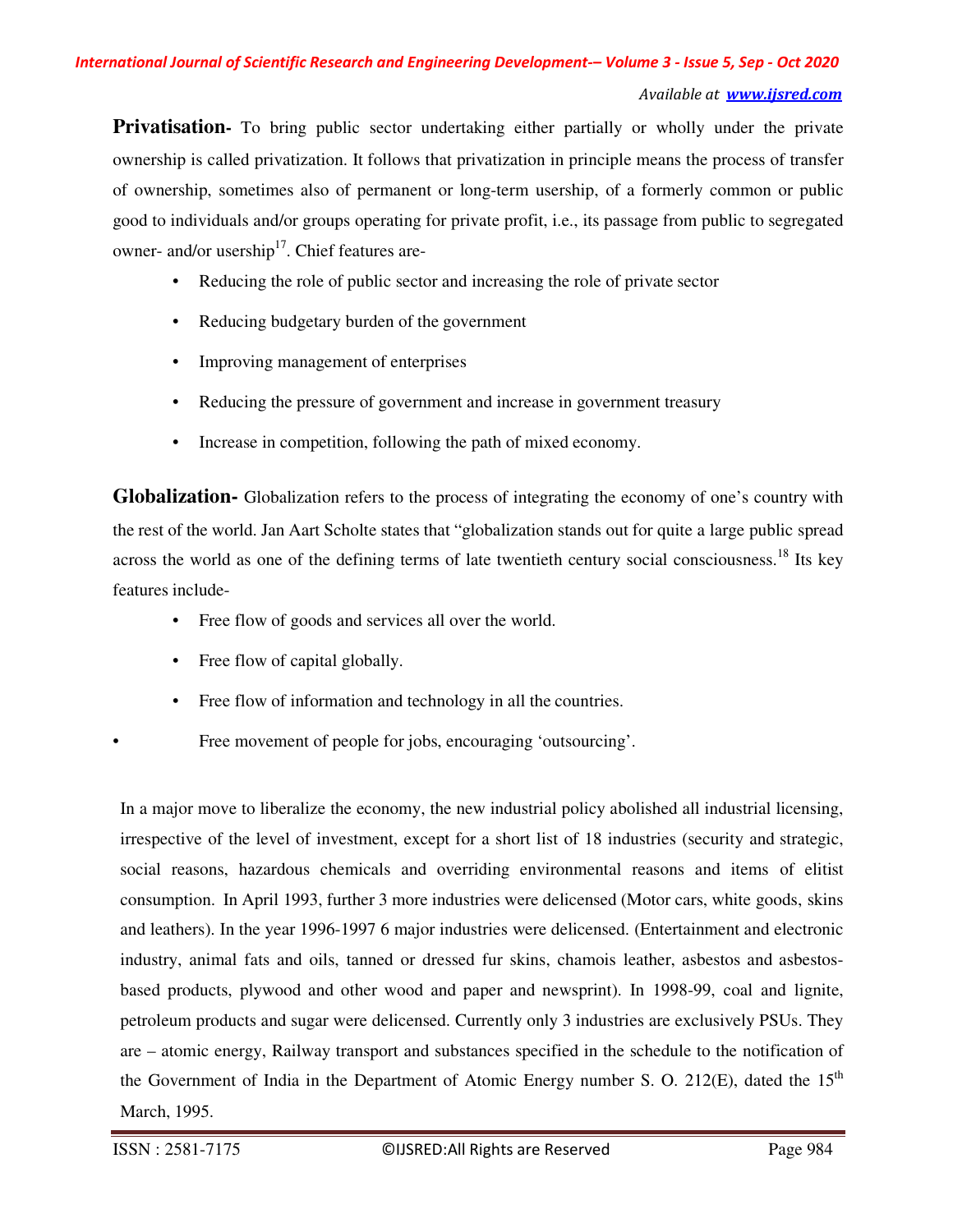The aftermath benefits of these reforms could be summarized into following points-

- Improvement in Performance of the Economy: The economy's performance in the post reform era has been quite impressive. The reforms started in year 1991 and if one leaves out 1991-92, which was exceptionally a bad year, the average annual growth rate between 1992-93 and 1999-2000 was 6.3%.
- Growth in employment opportunities and better salaries: Employment opportunities have remarkably increased due to coming up of many new Multinational Corporations (MNCs) as well as Domestic Corporate Companies. Many of the foreign companies are now outsourcing their jobs to India thereby increasing the job opportunities available in the country at high salaries.
- Better performance after privatization: Many public sector enterprises got privatized after 1991 and their performances substantially improved, by providing better customer facilities and higher pay to the employees.
- Remarkable growth in foreign trade and rise in the foreign exchange reserves: Undoubtedly, tremendous growth after the reforms was witnessed in the external sphere. After independence, India could not accumulate foreign exchange reserve, however after the reforms, Indian foreign exchange reserve increased substantially. With globalization, import/export with foreign countries benefitted our economy.
- Check on inflation due to competition: Prices of the final products are generally pushed up by the increase in prices of the raw materials. However, globalization and privatization increase competition and help to hold or even cut down the prices of final products even when the prices of raw materials go up. This is because competition raises productivity and thereby helps manufacturers to hold the prices at the same level or even reduce them.

• Increase in foreign direct investment: After the reforms, foreign investors have shown great enthusiasm in investing in India. India has become a popular choice for foreign corporations due to availability of cheap raw materials and manpower. Even investment in domestic private undertakings has increased by leaps and bounds. And not just economically, these reforms have brought a sea change in the lifestyle and living standards of the people of India. However, with rise in competition, business giants used to enter into anti-competitive agreements such as cartels, abuse of dominance, tying agreements, predatory pricing, etc. To maintain a healthy competition in the market, need was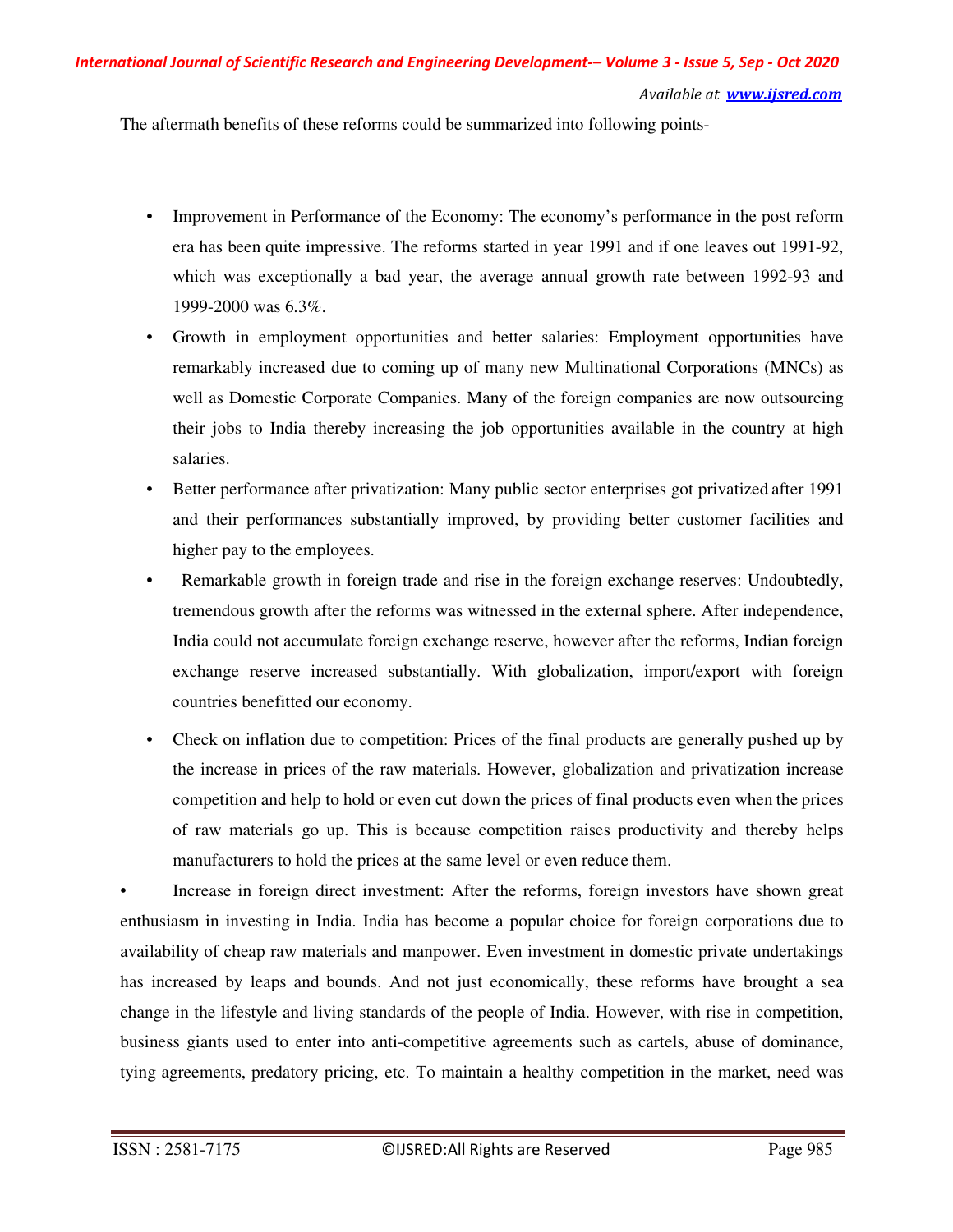felt for a competition watchdog and for enforcing competition law. On 27 February, 1999, Yashwant Sinha, Finance minister, made the following announcement in his budget speech:

"The Monopolies and Restrictive Trade Practices Act has become obsolete in certain areas in the light of international economic developments relating to competition laws. We need to shift our focus from curbing monopolies to promoting competition. Government has decided to appoint a Committee to examine this range of issues and propose a modern Competition Law suitable for our condition." And thus Competition Act of 2002 was passed as the MRTP Act was beyond repair and could not serve the purpose of the new competitive era. The act has been discussed in detail in the next section.

### **Competition Act, 2002**

In October, 1999, the Government of India appointed a High Level Committee on Competition Policy and Competition Law to advise a modern competition law for the country in line with international developments and to suggest a legislative framework which may entail a new law or appropriate amendments to the MRTP Act. After some refinements, following extensive consultations and discussions with all interested parties, the Parliament passed in December 2002 the new law, namely, the Competition Act, 2002. There are three areas of enforcement that provide the focus for most competition laws in the world today.

- Agreements among enterprises
- Abuse of dominance
- Mergers or, more generally, combinations among enterprises

The rubric of the new law, **Competition Act, 2002** (Act, for brief) has essentially four compartments:

- Anti Competition Agreements
- Abuse of Dominance
- Combinations Regulation
- Competition Advocacy

The Act posits the factors that would have to be considered by the adjudicating Authority in determining the "Relevant Product Market" and the "Relevant Geographic Market", reproduced herein below: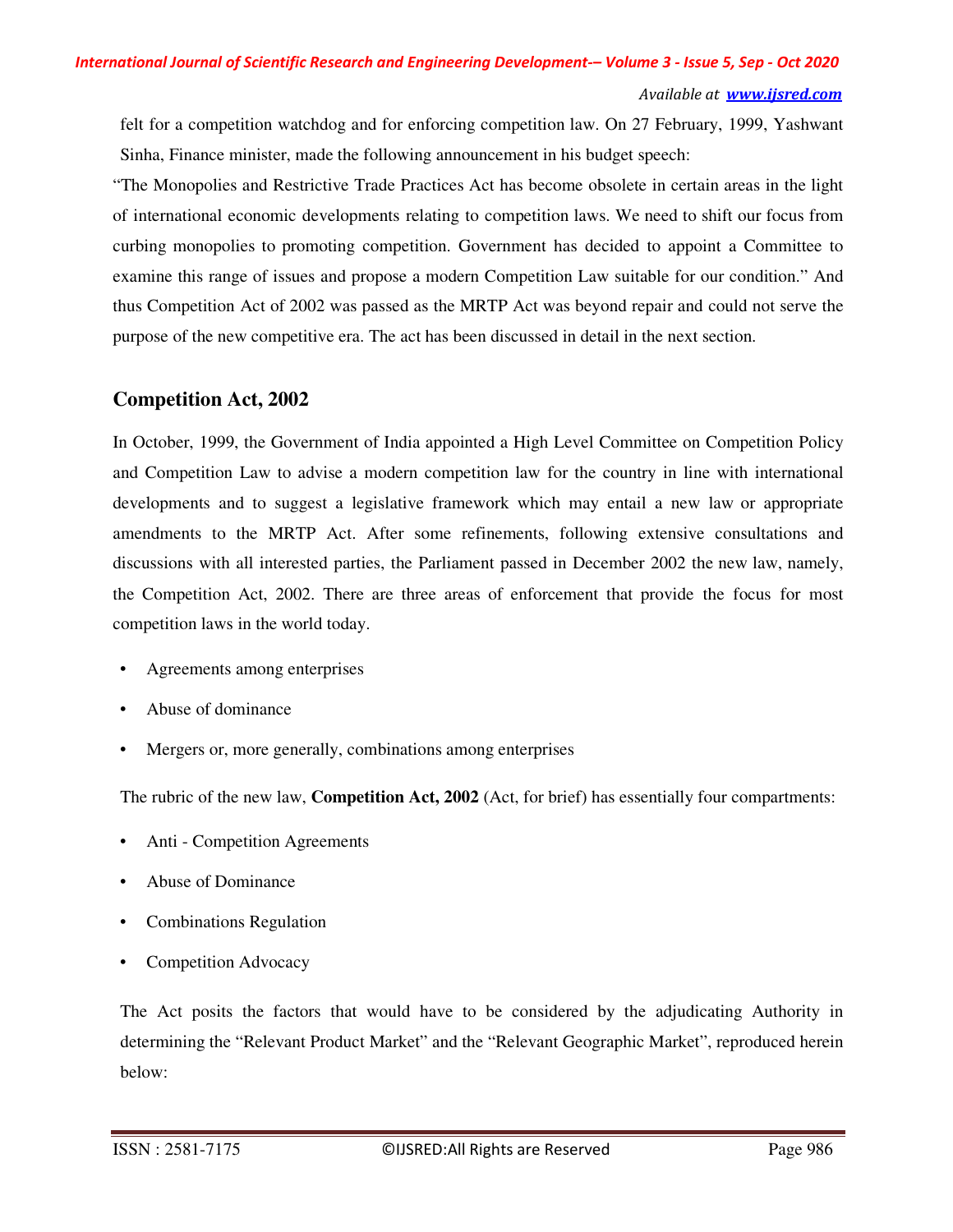### **RELEVANT PRODUCT MARKET**

- physical characteristics or end-use of goods;
- price of goods or service;
- consumer preferences;
- exclusion of in-house production;
- existence of specialised producers;
- classification of industrial products

### **RELEVANT GEOGRAPHIC MARKET**

- regulatory trade barriers;
- local specification requirements;
- national procurement policies;
- adequate distribution facilities;
- transport costs;
- language;
- consumer preferences;
- need for secure or regular supplies or rapid after-sales services

The determination of 'relevant market' by the adjudicating Authority has to be done, having due regard to the 'relevant product market' and the 'relevant geographic market'.

### **Conclusion**

In this paper the authors have analyzed the journey of India's industrial licensing policy, from its beginning before independence, Nehru's influence, perspective of different governments regarding the same and finally the post reforms era. From industrial policy 1948 till competition act, 2002, India has come a long way. Today India is the second largest developing economy in the world after China and even a longer road awaits India to achieve the target of becoming a developed nation. The Indian economy has the potential to become the world's 3rd-largest Economy by next decade and one of the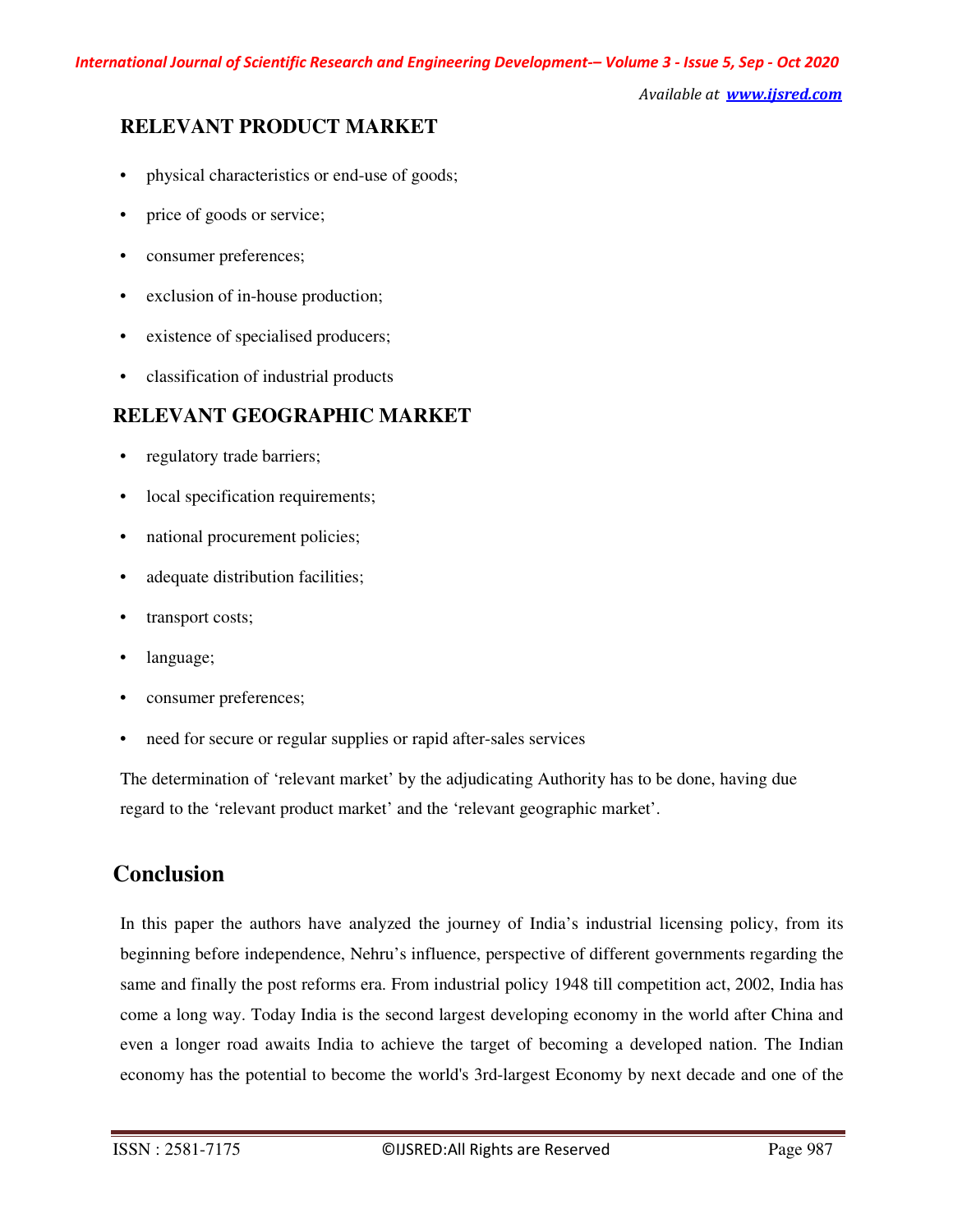largest economies by mid-century. The Industry sector has held a constant share of its economic contribution (26% of GDP in 2013-14).

India lacks in taking up daring economic reforms or risks. Only when other countries have successfully adopted a model, India follows the lead. Montek Singh Ahluwalia wrote:

"India was a latecomer to economic reforms, embarking on the process in earnest only in 1991, in the wake of an exceptionally severe balance of payments crisis. The need for a policy shift had become evident much earlier, as many countries in East Asia achieved high growth and poverty reduction through policies which emphasized greater export orientation and encouragement of the private sector. India took some steps in this direction in the 1980s, but it was not until 1991 that the government signaled a systemic shift to a more open economy with greater reliance upon market forces, a larger role for the private sector including foreign investment, and a restructuring of the role of government."

Also our economic policymakers are mostly politicians from non-economic backgrounds and lack expertise. India needs more experienced people for formulating efficient policy measures. I Justice, a public interest legal advocacy initiative of the Centre for Civil Society (CCS), was started in the year 2013. It aims at advancing laws promoting personal, social and economic liberties, and at the same time imposing limits on the powers exercised by the State, through strategic litigation and legal advocacy.

#### **Vision:**

iJustice envisions an India where every individual can enjoy the right to life, liberty and property.

### **Mission:**

To advance the rule of law based on individual freedom and economic liberty through litigation and advocacy.

### **Core focus areas:**

- Right to Education: iJustice advocates for an education market where all can avail education of their choice.
- Livelihood freedom: Taking forward CCS's Jeevika: Law, Liberty & Livelihood Campaign, iJustice is focusing on effective implementation of the Street Vendors (Protection of Livelihood and Regulation of Street Vending) Act, 2014.